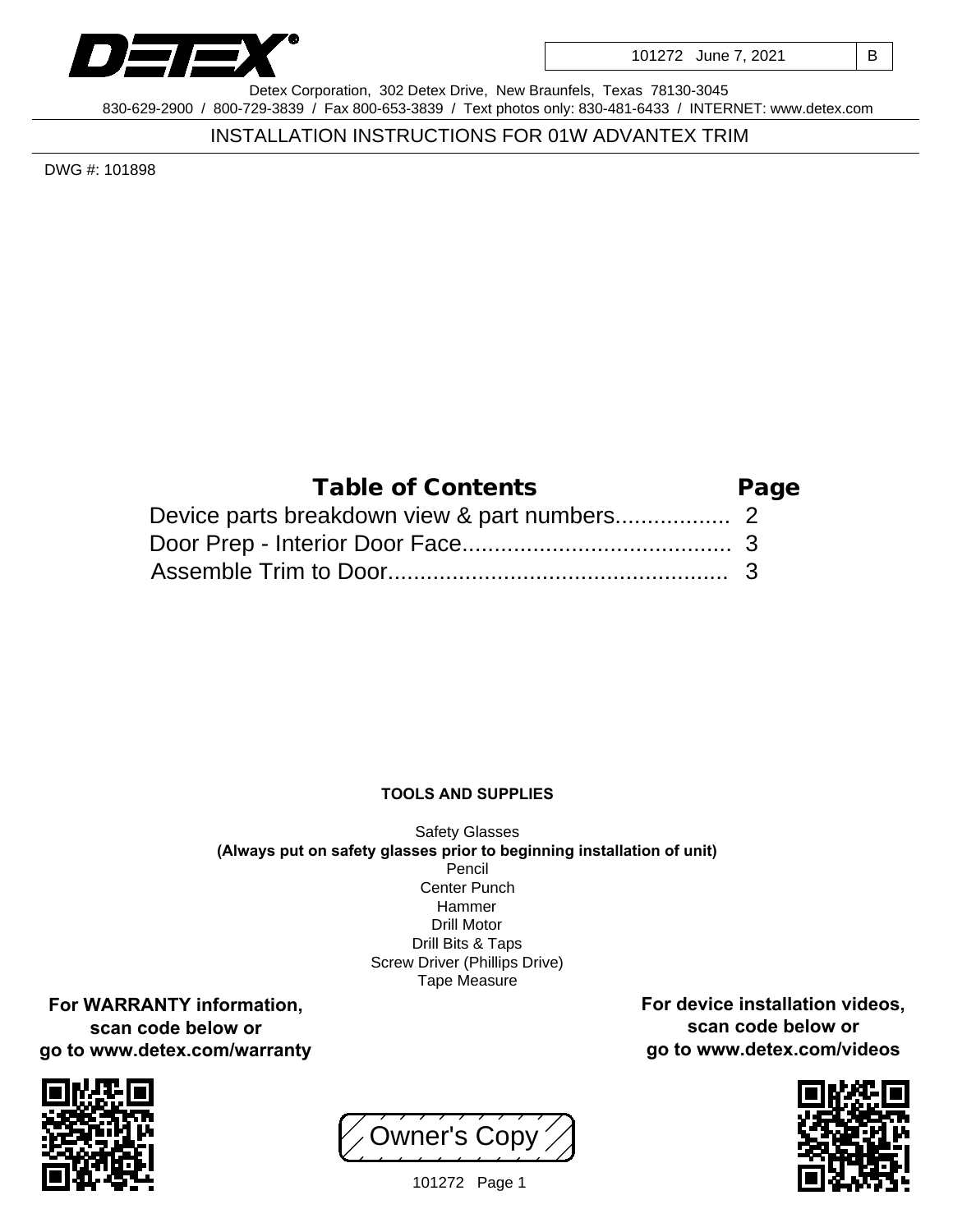| <b>ITEM</b> | PART NO.   | <b>DESCRIPTION</b>                                    |
|-------------|------------|-------------------------------------------------------|
|             | l 101911-9 | TRIM PLATE, 01W, BRUSHED STAINLESS STEEL FINISH (630) |
|             | '100464-9  | SEX NUT, 1/4-20                                       |